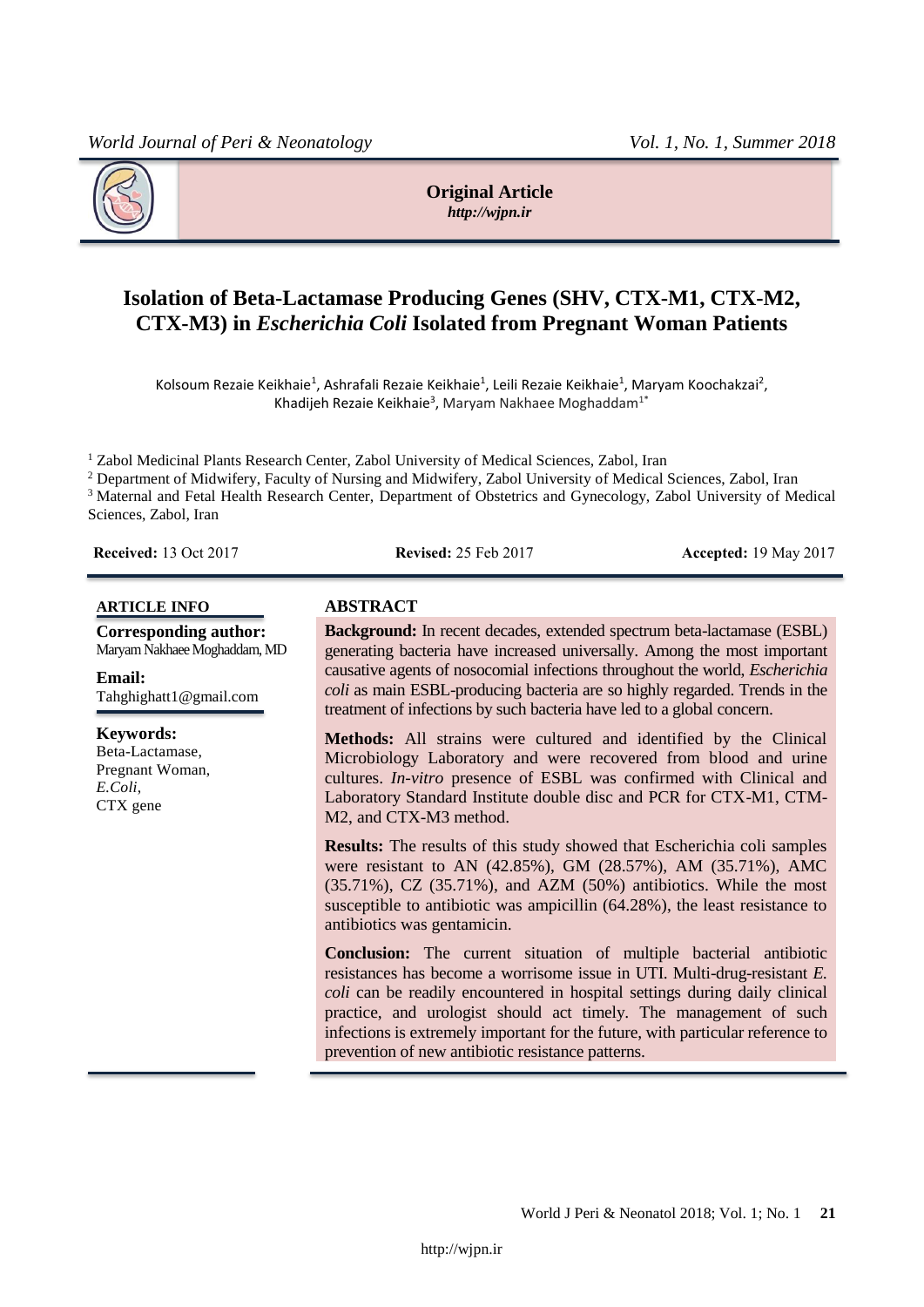## **Introduction**

rinary tract infection (UTI) refers to the presence of microbial pathogens within the urinary tract and is one of the most infections in outpatient and hospitalized patients.<sup>1</sup> Urinary tract infections are more common in women than in men. So that almost half of the women have experienced at least one urinary tract infection during their lifetime. Studies in different societies indicate that gram negative bacilli are the most common etiologic factor in UTI and among them, *E*. *coli* accounts for more than 80% of cases of acute infections in the urinary tract. 2 common

Typically, *E*. *coli* strains are divided into four phylogenetic groups A-B1-B2-D.<sup>3</sup> Uropathogen *E*. *coli* is more commonly classified as Group B2 and is related to gender<sup>4</sup> . Most infections in the community occur in women less than 10 years of age or in women aged 20 to 40 years <sup>5</sup>. Beta-lactams are a bunch of antibiotics that fall into a bundle due to their common central building.<sup>6</sup>

Beta-lactam antibiotics act to inhibit the formation of transverse bridges due to the prevention and suppression of the peptide and glycans that this action disrupts the cellular biosynthesis and cellular actions, resulting in cell deformation and lysis. 7

Microorganisms produce enzymes that destroy active drugs, such as beta-lactams produced by gram-negative bacteria. <sup>7</sup> Betalactams are a family of hydrolytic enzymes that, by hydrolysis of beta-lactam antibiotics, convert them into antibacterial-free derivatives.<sup>8</sup>

The responsible genes for beta-lactamase are diverse and can either be located on the chromosome or at the plasmid level. Most of the resistance to gram-negative bacteria is due to beta-lactamase enzymes which have a variety of enzymes that are chromosomes and plasmids. In gram-negative bacteria, the production of beta-lactamase enzymes has been reported extensively by Enterobacteriaceae, Haemophilus influenza, Moraxella, Neisseria gonorrhea, Vibrio cholera and Pseudomonas aeruginosa<sup>9</sup>. The TEM and SHV enzymes, which are plasmid and widely distributed, are included in this group. $8$  CTX-M enzymes are effective on a wider range of β-lactams compared to other members. The purpose of this study was to isolate beta-lactamase producing genes (SHV, CTX-M1, CTX-M2, CTX-M3) in *Escherichia coli* isolated from pregnant woman patients in Zabol.

## **Materials and Methods**

*Isolation of Bacterial:* This descriptive crosssectional study was performed by Zabol University of Medical Sciences in Imam Khomeini and Ali ibn Abi Talib Hospital, from urine samples of patients referred. A total of 14 positive samples were obtained. All positive culture specimens were tested on EMB and Blood Agar medium. A small amount of liquid was transferred to the above environments under sterile conditions and incubated for 24 to 48 hours at 37°C. After colony growth, they were identified by coloring morphology and diagnostic tests which had *E. coli* isolates. Samples were measured through disc diffusion method in terms of resistance to antibiotics which included AZM-AN-CZ-AMC-AM.

*MIC:* MIC testing was performed on the Muller Hinton Broth medium in microplate and from Segma's antistatic agents. Based on the definition of MIC, it is a concentration of antigens that stop bacterial growth. A suspension of bacteria that was prepared as small as McFarland, there are as many as 15 million bacteria per millimeter in the suspension.

MIC for antibiotics cefazolin, ceftriaxone, ceftazidime, ampicillin, ampicillin and cefotaxime were performed by microplate method in different antibiotic dilutions. Microplate method was used for dilution of 2512-625-625-6-6-32- 16-8-4-2-1 μg / ml. After obtaining Stoke volume (5120), dilution of antibiotic was made in the Hull Broth Mueller environment and bacterial suspensions were added to various dilutions. After mixing the suspensions in anti-odorant dilutions, they were incubated in the microplate wells for 18 hours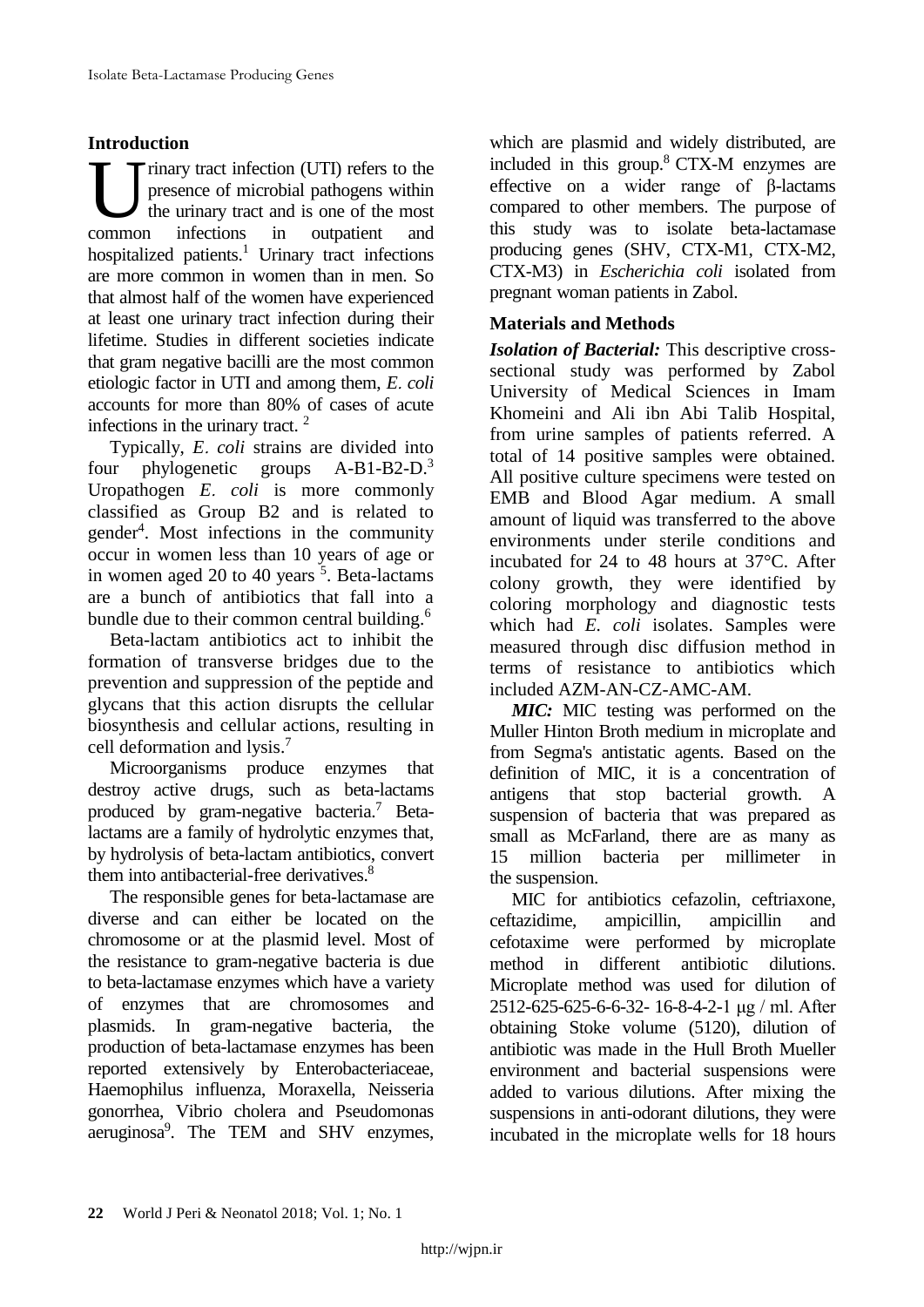and placed at 37°C in the incubator. After this time, the turbidity formed in the wells caused by bacterial growth was observed and MIC dilutions were read. By observing the turbidity in each well, the previous well was considered as the minimum inhibitory concentration.

*PCR reaction:* In order to detect OXA gene β-lactamase, genomic DNA of isolates was performed by using phenol-chloroform method. To identify the beta-lactamase gene, SHV, CTX-M, CTX-M2, CTX-M3 was performed using primers of Table 1. Finally, the PCR reaction was carried out in a volume of 25 μl containing 12 μl Master mix, 1 μL of each primer, 3 μl of DNA and 8 μl of sterilized deionized water, according to the primer temperatures in Table 2. The PCR product was electrophoresed on the presence of the gene on 2% agarose gel and finally, stained with ethidium bromide, and photographed and captured with ultraviolet UV.

**Table 1**. Primers for each gene

| <b>Gene name</b> | <b>Primer</b>               |
|------------------|-----------------------------|
| <b>SHVF</b>      | AAGATCCACTATCGCCAGCAG       |
| <b>SHV R</b>     | ATTCAGTTCCGTTTCCCAGCGG      |
| $CTX-ml$ F       | <b>GACGATGTCACTGGCTGAGC</b> |
| $(TX-m1)$ R      | AGCCGCCGACGCTAATACA         |
| CTX-M2f          | F-GCGACCAGGTTAACTACAATCC    |
| CTX-M2R          | R-CGGTAGTATTGCCCTTAAGCC     |
| CTX-M3F          | F-CGCTTTGCCATGTGCAGCACC     |
| CTX-M3R          | R-GCTCAGTACGATCGAGCC        |

*Statistical Analysis:* Data were analyzed by SPSS software version 20 using descriptive statistics.

#### **Results**

The results of this study showed that *Escherichia coli* samples were resistant to AN (42.85%), GM (28.57%), AM (35.71%), AMC (35.71%), CZ (35.71%), and AZM (50%) antibiotics. While the most susceptible to antibiotic was ampicillin (64.28%), the least resistance to antibiotics was gentamicin (Table 1).

The minimum inhibitory concentration of different antibiotics against Escherichia coli was investigated, so that the lowest inhibitor concentration for antibiotic Ceftazidime was 8 μg/ml and the highest inhibitory concentration was 32 μg/ml. The lowest inhibitory concentration for Imipenem antibiotic was 256 μg/ml, two strains were inhibited at this concentration and the lowest was 4 μg/ml, the highest inhibitory concentration for ampicillin antibiotic was 256, with 4 strains being inhibited at this concentration, and the lowest was 8 μg/ml, with 2 strains inhibited. The highest inhibitory concentration of cefazolin antibiotics was 256 that one strain has grown at all concentrations of this antibiotic. The highest and lowest antibiotic concentrations of ceftriaxone were 256 and 8 μg/ml respectively, while 5 strains of E. coli did not grow in any concentration of cefotaxime antibiotics and the highest inhibitory concentration was 128 μg/ml and the lowest was  $8 \mu g$  / ml (Table 2).

The results of this study showed that of the 14 samples tested, 3(21.42%) for the SHV gene, 6(42.85%) for the CTX-M1 gene, 4(28.57%) for the CTX-M2 and 1(7.14%) for the CTX-M3 gene were positive. These results indicate the low incidence of SHV, CTX-M1, CTX-M2, CTX-M3 gene in *E.coli*. Figure 1 shows positive examples of ESBL genes.

**Table 2.** The temperatures of the PCR reaction for each gene

| <b>PCR</b> reaction steps |                     |                  |                 |                         |                         |  |  |
|---------------------------|---------------------|------------------|-----------------|-------------------------|-------------------------|--|--|
| Primer                    | <b>Denaturation</b> | <b>Annealing</b> | extension       | <b>Number of cycles</b> | <b>Reaction product</b> |  |  |
| <b>SHV</b>                |                     |                  |                 |                         |                         |  |  |
| CTX-M1                    | 94                  | 94               | 55              | 35                      | 499                     |  |  |
|                           | 180s                | 60s              | 30 <sub>s</sub> |                         |                         |  |  |
| CTX-M2                    | 94                  | 94               | 55              | 35                      | 351                     |  |  |
|                           | 180s                | 60s              | 30 <sub>s</sub> |                         |                         |  |  |
| CTX-M3                    | 94                  | 94               | 55              | 35                      | 307                     |  |  |
|                           | 180 s               | 60s              | 30 s            |                         |                         |  |  |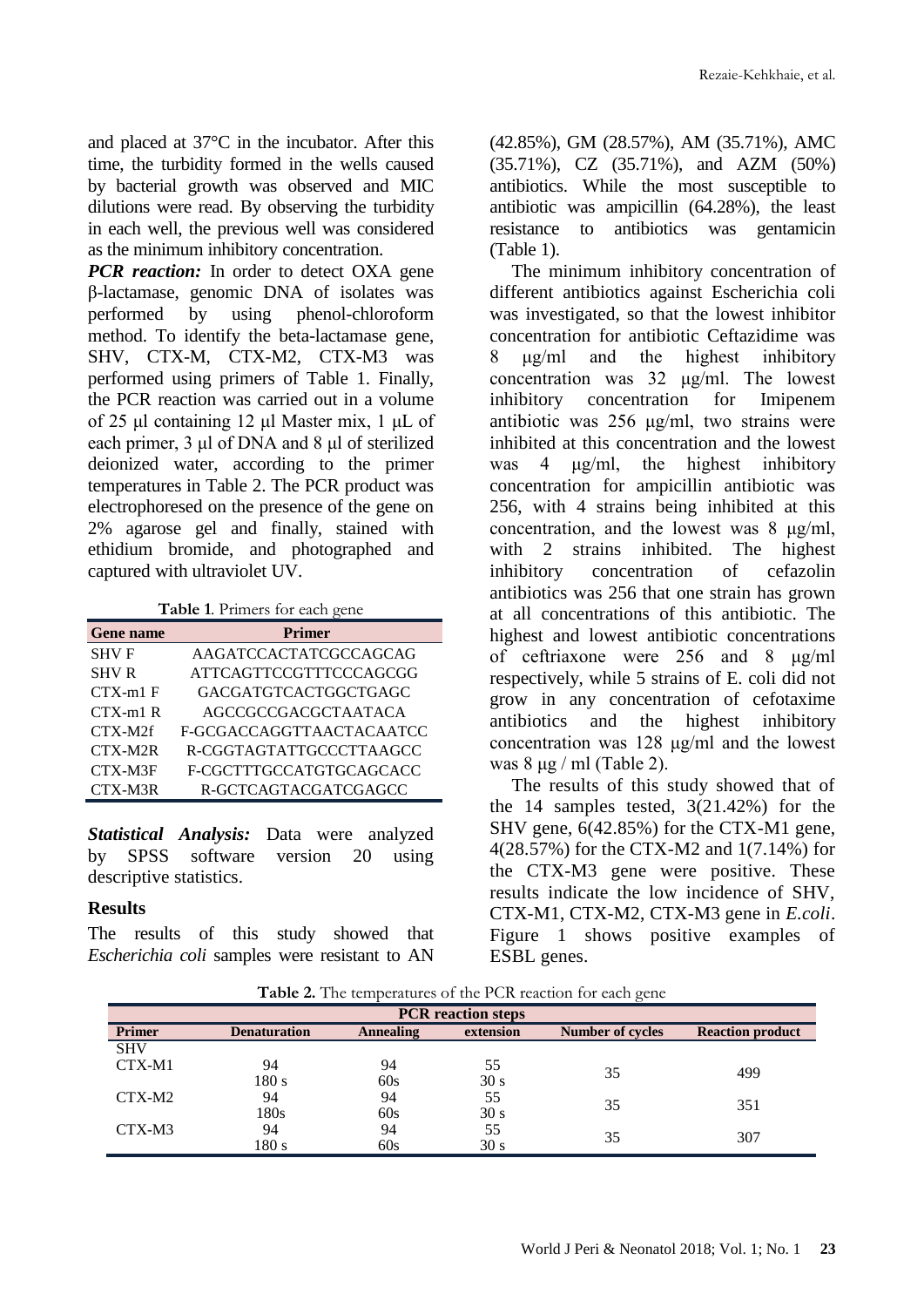| <i>E. coli</i> isolated from patients |          |                               |  |                         |  |            |  |
|---------------------------------------|----------|-------------------------------|--|-------------------------|--|------------|--|
|                                       | AN.      |                               |  | GM AM AMC CZ            |  | <b>AZM</b> |  |
| R.                                    |          | 42.85 28.57 35.71 35.71 35.71 |  |                         |  | 50         |  |
|                                       | S 57.14  | 50                            |  | 64.28 57.14 42.85 35.71 |  |            |  |
|                                       | $\Omega$ | 21.42                         |  | 0 7.14 21.42 14.28      |  |            |  |

**Table 3.** Percentage of antibiotic resistance of

#### **Discussion**

In a study by Mohajeri et al., investigated the production of broad-spectrum beta-lactamases in *E. coli* isolated from urinary tract infections and antibiotic resistance patterns in Kermanshah, the results showed that the highest sensitivity was observed for imipenem (100%), amikacin (97%), nitrofurantoin (95.5%), gentamicin (85%), cefepime (75%), ceftazidime (74%), ofloxacin (73.5% %), Ciprofloxacin, ceftriaxone and aztreonam (71%) and cefotaxime (70%), on the other hand, the highest resistance rates were observed for ampicillin (77%), carbenicillin (76%), piperacillin (74%) and cotrimoxazole (62.5%), respectively.

Resistance to third-generation cephalosporins was 63-75%. Fifty-four cases (27%) produced ESBL isolates, and most of them, 47 (87%), were able to produce all four ESBL enzymes.<sup>10</sup>

In a study by Mousavi et al., who examined an outbreak of CTX-M-2 betalactamase resistance gene in *E. coli* isolated from urinary tract infection in Sanandaj province, the results of phenotypic tests showed that out of 100 strains of *E. coli*, 27 (27%) strains produced ESBL. Through PCR

Method, it was found that among these, 2  $(7.40\%)$  strains produced CTX-M-2.<sup>11</sup>



**Figure 1.** The result of agarose gel electrophoresis of PCR product for genes (SHV, CTX-M1, CTX-M2, CTX-M3).

In the study of Mira Elmi et al. who examined the prevalence of TEM-SHV-CTX-M genes isolated from *E. coli* strains of urinary tract infections and their antibiotic resistance, the results showed that the highest resistance to penicillin and erythromycin antibiotics were reported with 96% and 94.5% frequency respectively, and the highest sensitivity to ciprofloxacin and ampicillin antibiotics with a frequency of 67.2% was reported.

From the 55 specimens tested, 26 samples (47.27%) had the TEM gene and in 41 samples, 74.54% of the CTX-M gene was identified.

| <b>Bacterial code</b> | <b>Ceftazidime</b> | <b>Imipenem</b> | <b>Ampicillin</b> | <b>Cefazolin</b> | <b>Ceftriaxone</b> | <b>Cefotaxime</b> |
|-----------------------|--------------------|-----------------|-------------------|------------------|--------------------|-------------------|
|                       | 16                 | 64              | 32                | 32               | 64                 | did not grow      |
|                       | 16                 | 64              | 32                | 64               | 64                 | did not grow      |
|                       | 16                 | 64              | 256               | 64               | 256                | did not grow      |
|                       | 16                 | 64              | 256               | 64               | 64                 | did not grow      |
|                       | 16                 | 64              | 128               | 256              | 128                | did not grow      |
|                       | 32                 | 64              | 8                 | 64               | 128                | 128               |
|                       | 32                 | 64              | 8                 | 64               | 128                | 128               |
|                       | 8                  | 64              | 16                | 64               | 32                 | 64                |
|                       |                    | 32              | 64                | 128              | 32                 | 64                |
| 10                    |                    | 16              | 256               | 64               | 32                 | 32                |
| 11                    |                    | 256             | 256               | 128              | 32                 | 32                |
| 12                    |                    | 256             | 64                | grow             | 16                 | 32                |
| 13                    | 32                 | 8               | 128               | 16               | 8                  | 16                |
| 14                    | 32                 |                 | 32                | 16               | 32                 | 8                 |

**Table 4.** Minimum Inhibitory Concentration (MIC) of various antibiotics on *E. coli*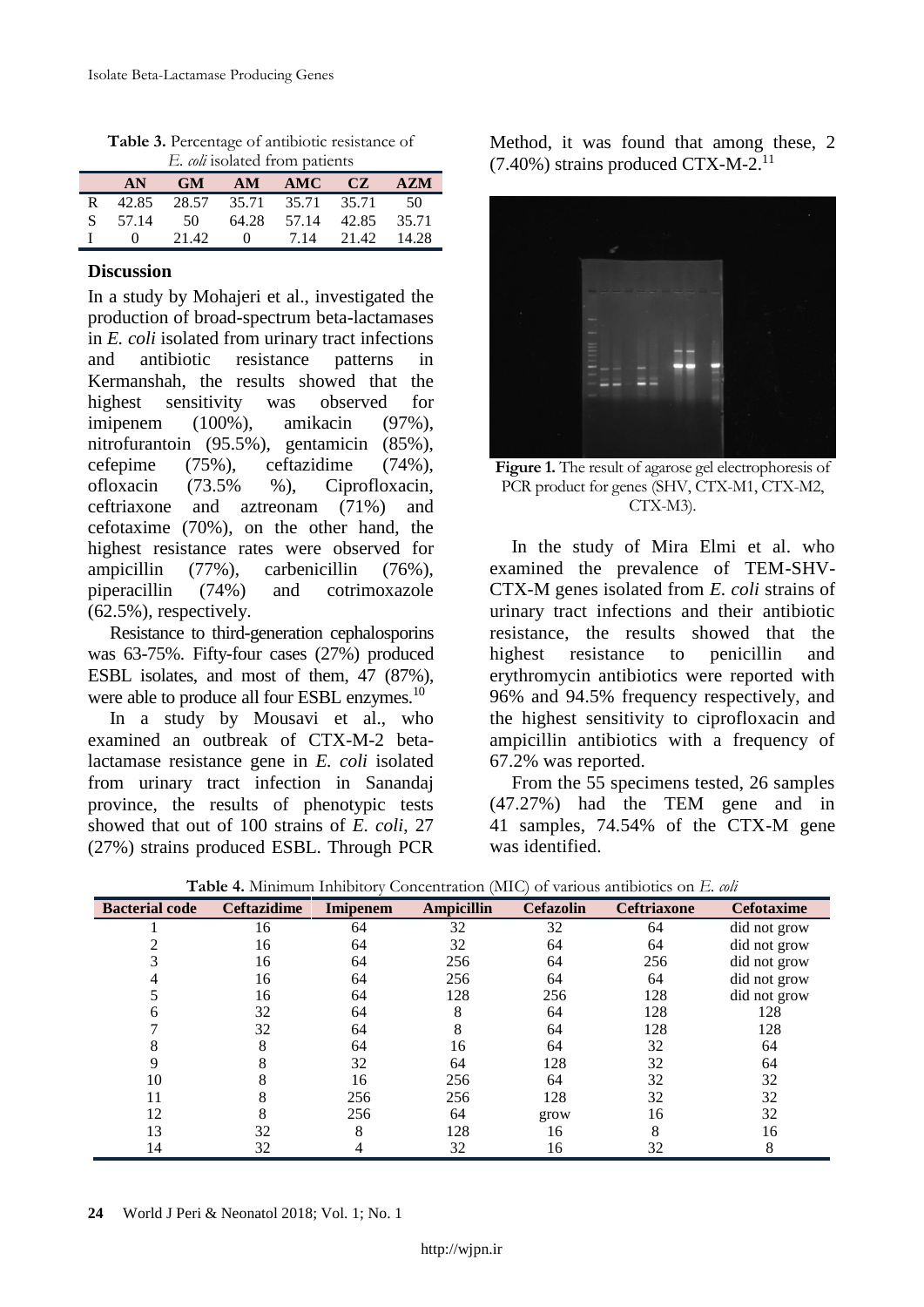Also, in 32.72% of the samples, both TEM and CTX-M were detected simultaneously. In addition, the SHV gene was not detected in any of the specimens.<sup>12</sup>

In the study of Mohammadi et al., the results showed that isolated *E. coli* was resistant to ampicillin (43.87%), ciprofloxacin (31.31%), tetracycline (41.08%), nalidixic acid (41.69%), nitrofurantoin (3.62%), amikacin (9.75%), trimethoprim sulfamethoxazole (40.46%), tobramycin (7.65%), ceftriaxone (34.19%), gentamicin (18.51%) and ampicemin (21.46%). <sup>13</sup>

Sadeghi isolated 221 strains of Klebsiella and 255 strains of *E. coli* from Tehran and Tabriz cities and tested the ESBL production with TDT and E-test tests. The prevalence rate of *E.coli* species in admitted and outpatient patients in Tehran was 6.1% and 1.7%, respectively. The numbers for Tabriz were 4.67% and 1.1% for Escherichia coli.<sup>14</sup>

In Shahcheraghi study on 200 strains of *E. coli* isolated from different clinical specimens showed that 52.5% had an ESBL gene, of which 24% had TEM gene and 6% of the strains had SHV gene.<sup>15</sup>

Mirzaee examined 160 isolates of *E. coli* in terms of CTX β-lactamase production through PCR method which was 37.8% positive. The CTX-M group was 35.78% and the CTX-M-III group accounted for 2.1% of the positive cases. 16

In the Soltan Dallah study on 200 isolates of *E. coli*, 64% (128 strains) of isolates produced eSBL. TEM and SHV genes were 74 (57.8%) and 7 (5.5%) cases, respectively.<sup>17</sup>

In the study of Shayan and Bekayan who examined the prevalence of ESBL and AMPc in E. *coli* samples in Zahedan city, the results showed that out of 90 samples, 37 samples (62.7%) and 3 samples (5%) were identified as ESBL and AMPc and PCR results showed that 29 samples  $(49.1\%)$  and 3 samples  $(5\%)$ carrying TEM and CMY-2 genes.<sup>18</sup>

In the study of Sultan Dallal et al., The results of the phenotypic tests showed that of 188 strains of *E. coli,* 82 strains (43.6%) were producing ESBL. The PCR method showed

that 69 strains (84.1%) were strains producing  $CTX-M-1.<sup>19</sup>$ 

In a study by Riyahi Zaniani et al. who examined the prevalence of TEM and SHV genes in Escherichia coli producing ESBL, the results showed that 43.9% of *E. coli* produced ESBL and the prevalence of SHV and TEM genes was 14.4% and 20.6% in *E. coli* samples. 20

In a study by Ghorbani-Dalini et al. who examined the prevalence of ESBL producing genes in *E. coli* samples, the results showed that the highest resistance of the samples was to the cefixime, trimester primerssulfamethoxazole, and ampicillin and penicillin antibiotics. While the prevalence of TEM 45, SHV 17, and CTX-M 11 genes was 83.33%, 31.48% and 20.37%, respectively.<sup>21</sup>

The results of Khaledi et al. Showed that 108 (28.4%) of the 380 *E. coli* producing broadspectrum beta-lactamases. *E. coli* producing beta-lactamase was resistant to Amikacin (3%), ampicillin (99.5%), trimethoprimsulfamethoxazole (90.7%), gentamicin (21%), ceftriaxone (98%), cefixime (100%), ceftazidime (100%) antibiotics. 22

In a study by Zamani et al., Which examined the prevalence of CTX-M gene in *E. coli* producing broad-spectrum beta-lactamases in Shiraz, the results indicated that from 202 ESBL-producing *E.coli*, 185 (91.5%) possessed CTX-M genes. CTX-M-1 subtypes were found in 98% of the isolates. The CTX-M gene was identical to CTX-M-15.<sup>23</sup>

In the study of Farrokhnazar et al., isolated *E. coli* was resistant to ceftazidime of 89 samples (44.5%) and cefotaxime of 98 samples (49%).<sup>24</sup>

Pakzad examined the prevalence of *E. coli* resistance to quinolones and frequency of qnrA, qnrB and qnrS in non ESBLs (extended spectrum beta-lactamases) and ESBLs producing *E. coli* with blaSHV and blaTEM. The result showed that out of 150 isolates, forty-two (28%) ESBLs producing and one hundred and eight (72%) non-ESBLs producing *E. coli* were identified. 64.2% (n = 24) of *E. coli* producing ESBLs and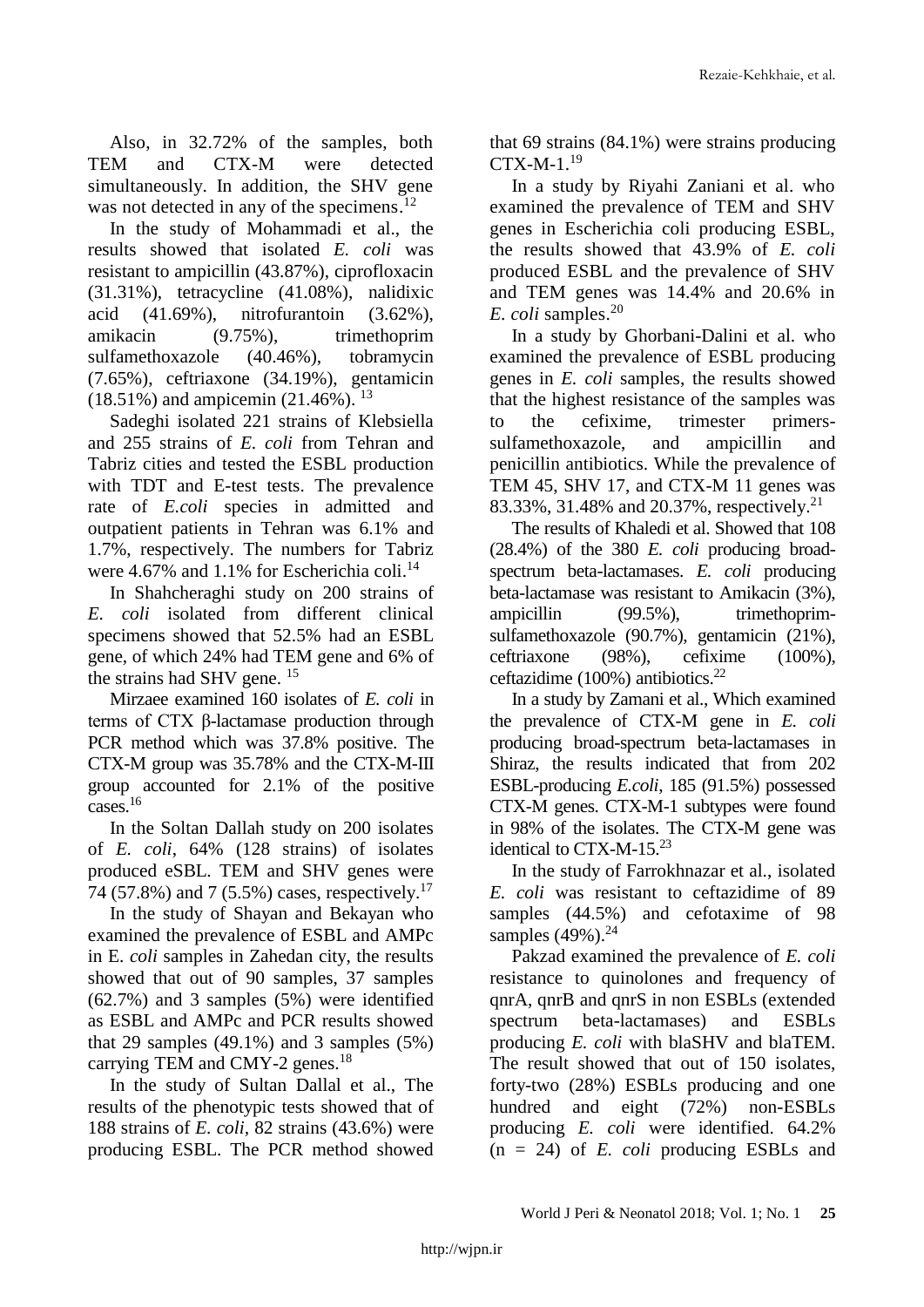4.62% (n = 5) of non-ESBLs *E. coli* were resistance to ciprofloxacin.  $95.2\%$  (n = 40) and  $26.1\%$  (n = 11) of the isolates harbored blaTEM and blaSHV, respectively. 23.8%  $(n = 10)$  had both genes. 37.5%  $(n = 9)$  and 20.8% (n = 4) of ESBLs producing *E. coli* were positive for qnrA and qnrB respectively. qnrS was not identified in any isolates.<sup>25</sup>

The study of Rezai, genotype ESBLproducing *E. coli* isolates from pediatric patients for ESBL genes and determine their association with antimicrobial resistance. About 30.5% of isolated E. coli was ESBL-producing strain. The TEM gene was the most prevalent (49%) followed by SHV (44%), CTX (28%), VEB (8%), and GES (0%) genes. The ESBLproducing E. coli isolates were susceptible to carbapenems (66%) and amikacin (58%) and showed high resistance to cefixime (99%), colistin (82%), and ciprofloxacin  $(76%)$ .<sup>26</sup>

Out of 200 UPEC,  $22\%$  (n = 44) were ESBL-producing; 0% showed the least resistance to imipenem, and 97.7% showed high resistance to carbenicillin and ampicillin. The ESBLs CTX-M, SHV, TEM, OXAI, and OXAII were detected in 93.3%, 68.2%, 43.2%, 31.8%, and 22.7% of isolates respectively. 27

Nakhaei Moghaddam investigated the TEM, CTX and SHV ESBLs among urinary *E. coli* isolates in Mashhad, a city in northeast of Iran. ESBL producers of E*. coli* isolates were 33.3%. Among 37 ESBL-producing isolates, 35 (94.6%), 21 (56.8%) and 5  $(13.5%)$  were shown to have bla<sub>CTX</sub>, bla<sub>TEM</sub> and bla<sub>SHV</sub>, genes respectively. Co-resistance to non-beta lactam antibiotics was observed more with ESBL producers  $(P < 0.05)$ .<sup>28</sup>

Mohammadi Tabar determined the pattern of antimicrobial resistance and investigates the prevalent ESBL phenotype and the *ctx-M* gene in *E. coli* isolated from patients with urinary tract infections (UTI) in Semnan. One hundred ninety samples (4.16%) were identified as *E. coli*. Twenty-one (26.6%) of *E. coli* were ESBL positive and 73.4% were ESBL negative. There was 100% susceptibility to imipenem. Twenty (68.97%) out of 29 isolates were positive for the *ctx-M*

gene, as detected by PCR.<sup>29</sup>

The purpose of the study of Nakhaei Moghaddam was to determine the antibiotic resistance and CTX-M extended-spectrum β-lactamases (ESBL) carrying *E. coli* isolated in hospitals from two different areas in Iran. Resistant of isolated bacteria from urinary samples of patients in Mashhad was higher than of urinary isolates in Qom to the β-lactam antibiotics of ceftazidime, cephalothin, cefotaxime, cefepime, cefpodoxime and cefixime. The difference was significant for cephalothin (70.5% versus 49%). Significant difference was not observed between susceptibility of isolates from two areas to the non-β-lactam antibiotics  $(P > 0.05)$ . Based on the DDS test, 24 isolates were positive and 6 isolates were suspicious from 49 bacteria isolated in Qom. Among isolates from Mashhad, 21 were ESBL+ and 5 were suspicious. By ESBL confirmatory test, 48 of 93 isolated bacteria (51.6%) were ESBL-producing that 25 and 23 isolates of these bacteria were from Qom and Mashhad isolates, respectively. Thus, there was no significant difference between the β-lactamaseproducing bacteria from the two studied cities (51% versus 53.5%). The ESBL phenotype was detected in 48 (51.6%) isolates, 42 of which were carrying *blaCTX-M* gene.<sup>30</sup>

Another study was carried out to evaluate the molecular properties of these genes in clinical isolates of Enterobacteriaceae by polymerase chain reaction, restriction digestion and sequencing. The finding suggests that CTX-M Type B- lactamases are widespread in the studied community  $(96.3\%)$ <sup>31</sup>

Goudarzi in his study surveyed the frequency of bla CTX-M genotype in ESBL producing *E. coli* isolated from hospitalized patients with urinary tract infection and determined their antibiotic resistance pattern. PCR and sequence analysis showed that 75 (55.5%) isolates produced bla CTX-M genes. In vitro susceptibility of ESBL producing E. coli showed that all of them were resistant to amoxicillin and penicillin. The rates of resistance to the majority of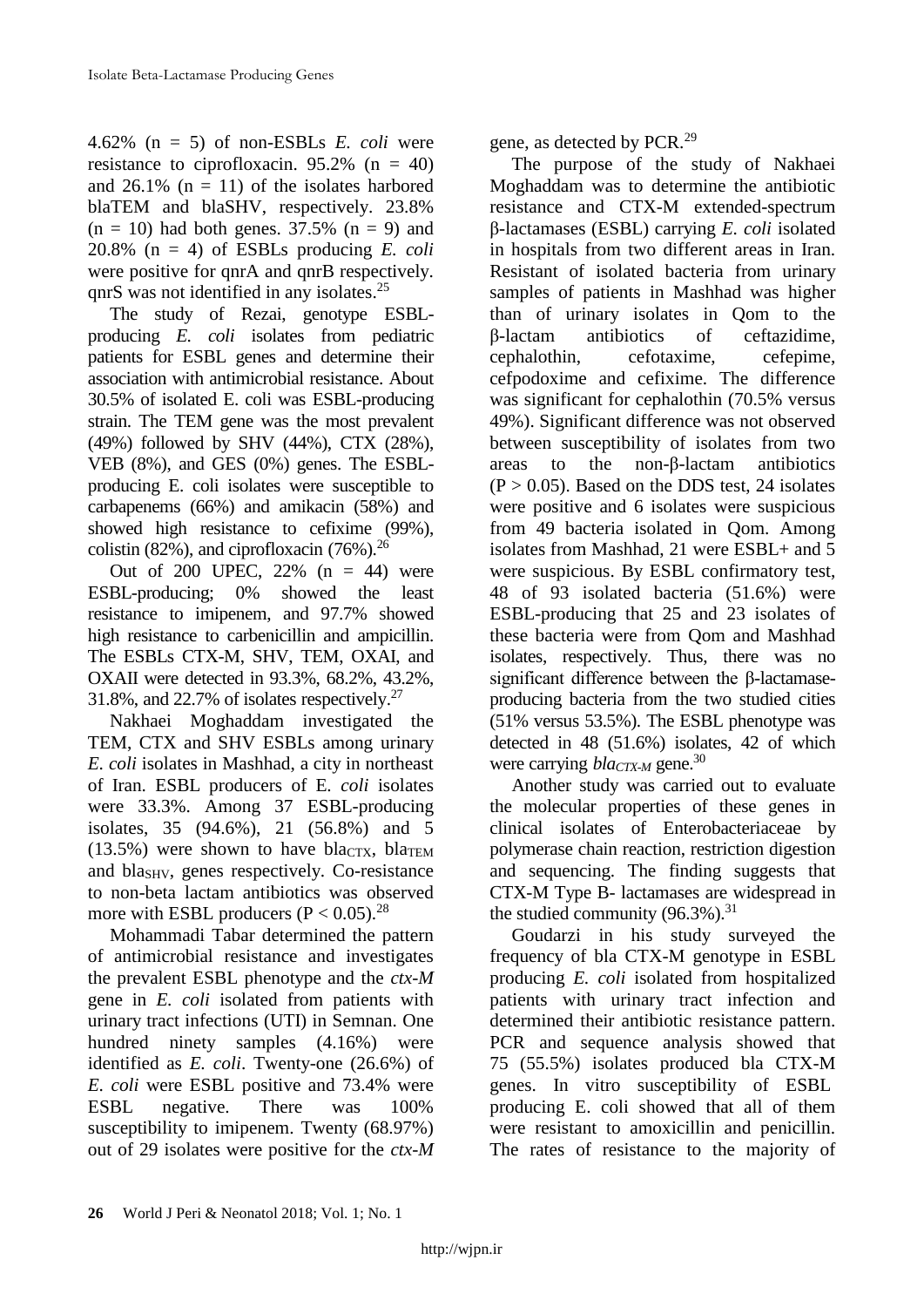tested antibiotics varied among 61% to 100% with the exception of amikacin (14.7%) and imipenem (2.7%). The results showed that the frequency of bla CTX-M was strikingly high  $(93.3\%)$  in patients with UTI.<sup>32</sup>

The study of Altinkum, was to compare the epidemiological feature of CTX-M, TEM and SHV producing pathogenic *E. coli* and *K. pneumoniae* strains in outpatients and hospitalized patients. The distribution rate of *bla* genes in ESBLs producing *E. coli* isolates was found as 94.8% *bla*CTX-M, 25% *bla*TEM and 15.6% *bla*SHV. 33

In a study by Memariani, who investigate the prevalence of bla CTX-M, bla SHV and bla TEM β-lactamase genes among enteropathogenic *E. coli* (EPEC) isolates in Tehran, Iran, the result indicated that of 42 EPEC, eight isolates carried the bla CTX-M1. None of the isolates carried bla CTX-M2 and bla CTX-M9. The bla CTX-M15 variant was identified in all of bla CTX-M1 -positive isolates. Furthermore, bla SHV and bla TEM genes were detected in  $40.5\%$  (n = 17) and 19%  $(n = 8)$  of all EPEC isolates, respectively. No significant association was observed between the existence of bfp gene and presence of those β-lactamase genes (P > 0.05). MLVA analysis revealed high genetic diversity among bla CTX-M15 -positive isolates.<sup>34</sup>

The aim of the study of Najar Peerayeh was to assess the prevalence of multidrug resistance of ESBL-producing urine isolates of *E. coli* and *K. pneumoniae* collected in Tehran hospitals, as well as the molecular characterizations of some ESBL genes, with an emphasis on occurrence rates by sex. The result showed that the ESBL phenotype was detected in 55.5% of *E. coli* and 46.4% of *K. pneumoniae* isolates. Presence of *bla*CTX-M-1 was dominant in both organisms. The prevalence of *blacTX-M-1* carrying isolates among ESBL-producing *K. pneumoniae* and *E. coli* isolates were 49.1% and 85.7%, respectively. Among ESBL-producing isolates, 68.5% of *E. coli* and 59.3% of *K. pneumoniae* isolates carried the *bla*TEM genes, and simultaneous carrying of *bla*CTX-M and *bla*TEM genes was observed in 68.5% of *E. coli* and

33.3% of *K. pneumoniae* isolates. The resistant rate to ceftazidime, cefotaxime, and cefepime was significantly higher in *K. pneumoniae* and *E. coli* isolates from male patients' urine samples. A significant higher rate of *bla*CTX-M-1, *bla*TEM, and co-*bla*CTX-M-1-*bla*TEM genes were seen for *E. coli* and *K. pneumoniae* isolates in male patients' urine. 35

In a study by Nojoomi**,** who determined the production of ESBL and prevalence of *bla*CTX-M1, *bla*SHV, and *bla*TEM among *E. coli* blood isolates in Tehran, the results clearly defined that in the broth dilution test, 19 (82%) isolates showed MIC  $\geq$  1, and 18 (78.3%) isolates were ceftazidime resistant. In the combined disk test, 19 (82%) isolates were ESBL producers. The results of the MIC and ceftazidime resistance were the same for ESBL selection. The results of MIC, in fact confirmed the disk diffusion in determining the phenotypic ESBL production. The frequency of *bla*cTX-M<sub>1</sub>, *bla*<sub>SHV</sub>, and *bla*TEM genes among blood ESBL producing isolates was 26% ( $n = 6$ ), 8.6% ( $n = 2$ ), and 0%, respectively. Isolates that showed higher MIC were positive for these genes.<sup>36</sup>

## **Conclusion**

Based on the results of this study and other studies, the widespread use of broad-spectrum beta-lactam antibiotics has increased the spread of ESBL enzymes in Iran and throughout the world and the use of these antibiotics is becoming more and more limited. The widespread use of beta-lactam antibiotics, especially cephalosporins, has increased the prevalence of ESBL enzymes in *E. coli* (the most common cause of urinary tract infections). Therefore, the complete identification of ESBLs by experiments, the restriction of the use of beta-lactam antibiotics and the use of inhibitory antibiotics on beta-lactamase function can maintain the efficacy of beta-lactam antibiotics as much as possible.

## **Conflict of Interests**

Authors have no conflict of interests.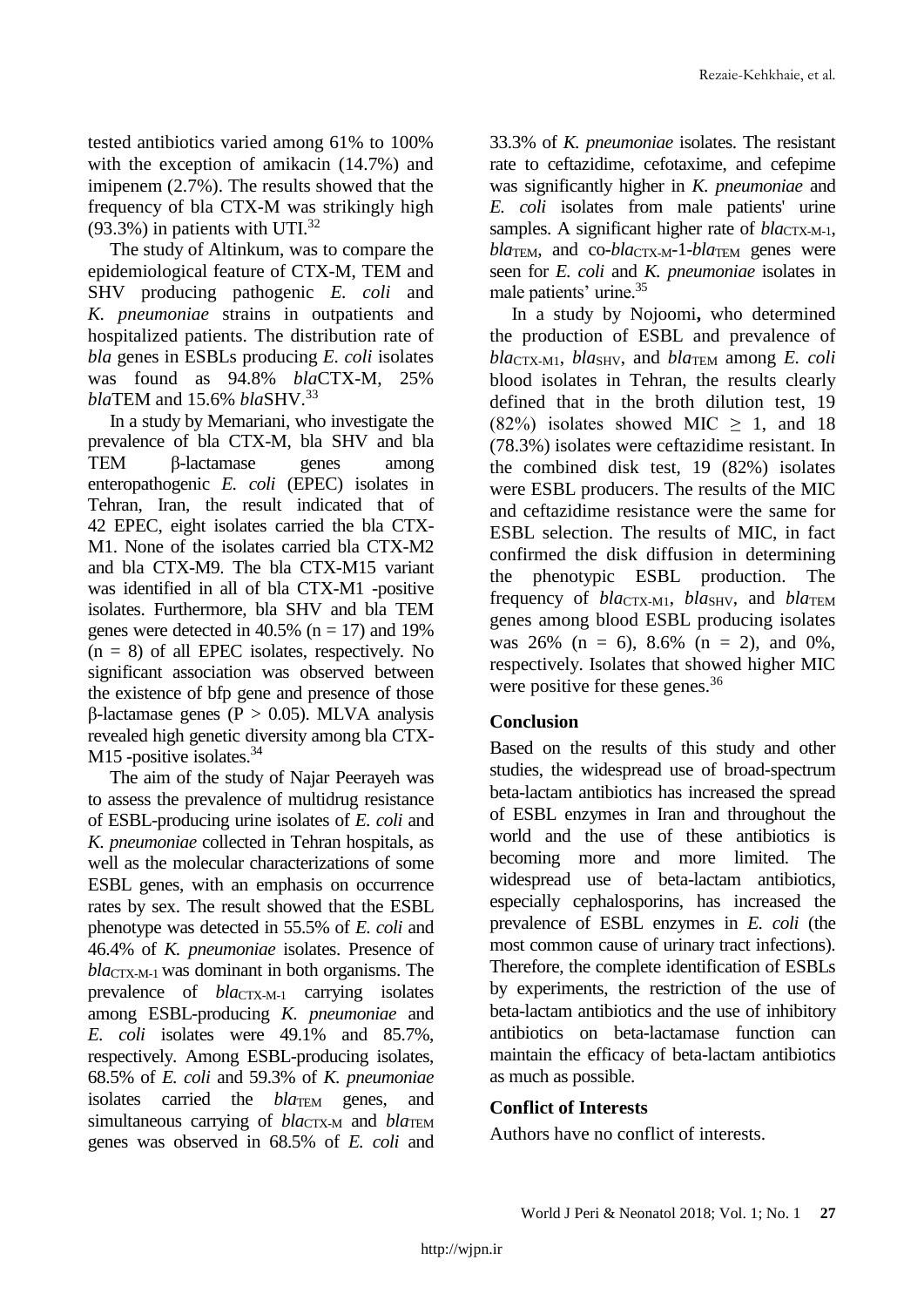#### **Acknowledgments**

We would like to thank all individuals who collaborated and helped us to complete this project. This work was financially supported by Zabol University of Medical Sciences and Shahid Bahonar University of Kerman.

#### **Author contributions**

All authors of this article have the same contribution to perform this project.

**How to Cite:** Rezaie Keikhaie K, Rezaie Keikhaie A, Rezaie Keikhaie L, Koochakzai M, Rezaie Keikhaie Kh, Nakhaei Moghaddam M. Isolate Beta-Lactamase Producing Genes (SHV, CTX-M1, CTX-M2, CTX-M3) in Escherichia Coli Isolated from Pregnant Woman Patients in Zabol. World J Peri & Neonatol 2018; 1(1): 21-9.

### **References**

- 1. Gonzalez CM, Schaeffer AJ. Treatment of urinary tract infection: what's old, what's new, and what works. World J Urol 1999; 17(6): 372-82.
- 2. [Foxman B,](https://www.ncbi.nlm.nih.gov/pubmed/?term=Foxman%20B%5BAuthor%5D&cauthor=true&cauthor_uid=11118930) [Barlow R,](https://www.ncbi.nlm.nih.gov/pubmed/?term=Barlow%20R%5BAuthor%5D&cauthor=true&cauthor_uid=11118930) [D'Arcy H,](https://www.ncbi.nlm.nih.gov/pubmed/?term=D) [Gillespie B,](https://www.ncbi.nlm.nih.gov/pubmed/?term=Gillespie%20B%5BAuthor%5D&cauthor=true&cauthor_uid=11118930) [Sobel JD.](https://www.ncbi.nlm.nih.gov/pubmed/?term=Sobel%20JD%5BAuthor%5D&cauthor=true&cauthor_uid=11118930) Urinary tract infection: estimated incidence and associated costs. Ann Epidemiol 2000; 10(8): 509-15.
- 3. Clermont O, Bonacorsi S, Bingen E. Rapid and simple determination of the Escherichiacoli phylogenetic group. Appl Environ Microbiol 2000; 66(10): 4555-8.
- 4. Toval F, Schiller R, Meisen I, Putze J, Kouzel IU, Zhang W, et al. Characterization of urinary tract infection associated Shiga toxin-producing Escherichia coli. Infect Immun 2014; 82(11): 4631-42.
- 5. Arbeloa A, Oates CV, Marches O, Hartland EL, Frankel G. Enteropathogenic and enterohemorrhagic Escherichia coli type III secretion effector EspV induces radical morphological changes in eukaryotic cells. Infect Immun 2011; 79(3): 1067-76.
- 6. Kong KF, Schneper L, Mathee K. Beta-lactam antibiotics: from antibiosis to resistance and bacteriology. APMIS 2010; 118(1): 1-36.
- 7. Lausova A, Bujdakova H, Kettner M. [Beta-Lactam antibiotics mechanisms of action and resistance in Enterobacteriaceae]. Epidemiol Mikrobiol Imunol 1997; 46(2): 73-80. [In Slovak].
- 8. Jacoby GA, Munoz-Price LS. The new beta-

lactamases. N Engl J Med 2005; 352(4): 380-91.

- 9. Jacoby GA. AmpC beta-lactamases. Clin Microbiol Rev 2009; 22(1): 161-82.
- 10.Mohajeri P, Rostami Z, Farahani A, Norozi B. Distribution of ESBL producing Uropathogenic Escherichia coli and carriage of selected β-lactamase genes in Hospital and community isolates in west of Iran. Ann Trop Med Public Health 2014; 7(5): 219-22.
- 11.Mousavi S, Davari K, Amini P. [Prevalence of](https://sjku.muk.ac.ir/article-1-2150-en.pdf)  [\(CTX-M-2\) beta lactamase gene in E.coli](https://sjku.muk.ac.ir/article-1-2150-en.pdf)  [isolated from patients with urinary tract](https://sjku.muk.ac.ir/article-1-2150-en.pdf)  [infections \(UTI\) in Sanandaj, Iran.](https://sjku.muk.ac.ir/article-1-2150-en.pdf) J Kurdistan Uni Med Sci 2012, 20(6): 107-15. [In Persian].
- 12.Mimira Scientific Co., Parviz M, Khalajzadeh S. Investigating the broad spectrum bla TEM-CTX-M bla SHV β-lactamase genes in Escherichia coli isolated from urinary tract infections and their antibiotic resistance. J Babol Univ of Med Sci 2015; 17(8): 26-19. [In Persian].
- 13.Mohammadi S, Ramezanzadeh R, Zandi S, Rohi S, Mohammadi B. Isolation and determination of antimicrobial resistance pattern of bacteria causing urinary tract infections in patients referred to Tohid Hospital in Sanandaj in 2012-2012. ZANKO 2015; 16(50): 62-55. [In Persian].
- 14.Sadeghi MR, Nahaei MR, Soltan Dallal MM. Resistance to Extended Spectrum β-Lactam antibiotics in Escherichia coli and Klebsiella pneumoniae from hospital. Tabriz Uni Med J 2008; 30(2): 79-86. [In Persian].
- 15.Shahcheraghi F, Nasiri S, Naviri H. Evalouation of presence the bla-SHV and bla-TEM β-Lactamase genes in clinical isolates resistant Escherichia coli to antibiotics from Tehran hospital. Iran J Med Microbiol 2007; 1(3): 1-8. [In Persian].
- 16.Mirzaee M, Pourmand MR, Chitsaz M, Mansouri S. Antibiotic resistance to third generation cephalosporins dueto CTX-M-Type extended-spectrum β-lactamases in clinical isolates of Escherichia coli. Iranian J Publ Health 2009; 38(1): 10-7.
- 17.Soltan Dallal MM, Sabbaghi A, Fallah Mehrabadi J, Molla Aghamirzaei H, Rastegar Lari A, Eshraghian MR, Fard Saneei A. Evaluation of presence the bla-SHV and bla-AmpC (CITM, FOX) β-lactamase genes in clinical isolates of Escherichia coli. J Med Counc I.R. Iran 2010; 28(3): 269-76. [In Persian].
- 18. [Shayan](https://www.ncbi.nlm.nih.gov/pubmed/?term=Shayan%20S%5BAuthor%5D&cauthor=true&cauthor_uid=26605249) S, [Bokaeian](https://www.ncbi.nlm.nih.gov/pubmed/?term=Bokaeian%20M%5BAuthor%5D&cauthor=true&cauthor_uid=26605249) M. Detection of ESBL- and AmpC-producing E. coli isolates from urinary